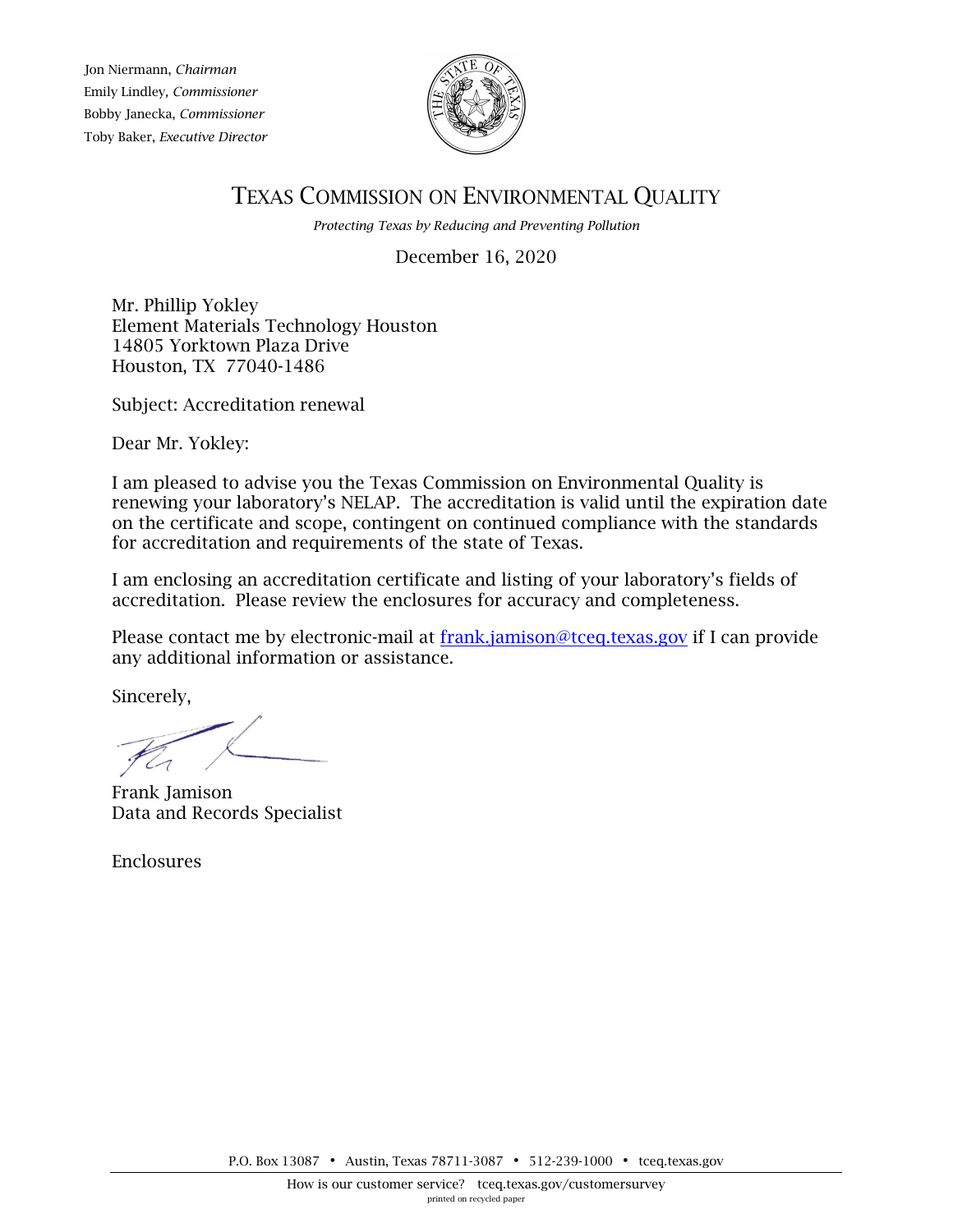

## Texas Commission on Environmental Quality

NELAP-Recognized Laboratory Accreditation is hereby awarded to



## Element Materials Technology Houston LLC 14805 Yorktown Plaza Drive Houston, TX 77040-1486

in accordance with Texas Water Code Chapter 5, Subchapter R, Title 30 Texas Administrative Code Chapter 25, and the National Environmental Laboratory Accreditation Program.

The laboratory's scope of accreditation includes the fields of accreditation that accompany this certificate. Continued accreditation depends upon successful ongoing participation in the program. The Texas Commission on Environmental Quality urges customers to verify the laboratory's current location(s) and accreditation status for particular methods and analyses (www.tceq.texas.gov/goto/lab). Accreditation does not imply that a product, process, system or person is approved by the Texas Commission on Environmental Quality.

Executive Director Texas Commission on Environmental Quality

Effective Date: 1/1/2021 Certificate Number: T104704411-20-12 Expiration Date: 12/31/2021